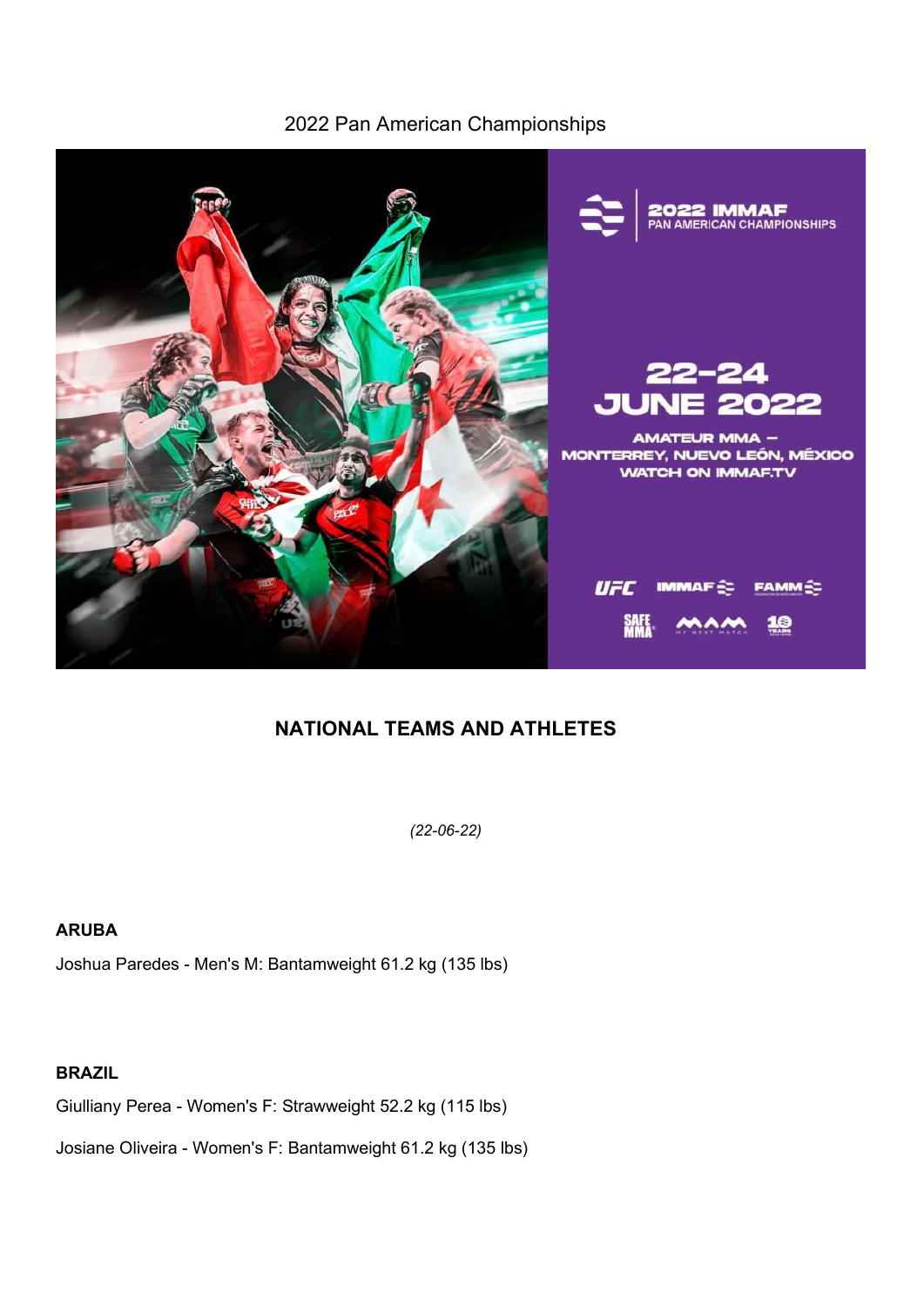Breno Yuri Santos - Men's M: Featherweight 65.8 kg (145 lbs) Ana Vitoria Diniz - Women's F: Featherweight 65.8 kg (145 lbs) Caio Sardella - Men's M: Super Heavyweight 300 kg (661 lbs)

### **COLOMBIA**

Daniella Duque - Women's F: Strawweight 52.2 kg (115 lbs) Laura Beltran Oquendo - Women's F: Flyweight 56.7 kg (125 lbs) Oscar Mateo Lara Cuellar - Men's M: Flyweight 56.7 kg (125 lbs) Diego Torres Valbuena - Men's M: Bantamweight 61.2 kg (135 lbs) Paula Aguilera - Women's F: Bantamweight 61.2 kg (135 lbs) Walter Plazas - Men's M: Featherweight 65.8 kg (145 lbs) Tael Nicolas Sotelo Rodriguez - Men's M: Lightweight 70.3 kg (155 lbs) Jeisson Andres Farias Poveda - Men's M: Welterweight 77.1 kg (170 lbs)

## GUYANA

Shenese Bobb - Women's F: Lightweight 70.3 kg (155 lbs) Trevlon Clarke - Men's M: Welterweight 77.1 kg (170 lbs) Carl Ramsay - Men's M: Heavyweight 120.2 kg (265 lbs)

# JAMAICA

Imran Hall - Men's M: Lightweight 70.3 kg (155 lbs)

# **MEXICO**

Wendy Widrobo Espinoza - Women's F: Atomweight 47.6 kg (105 lbs)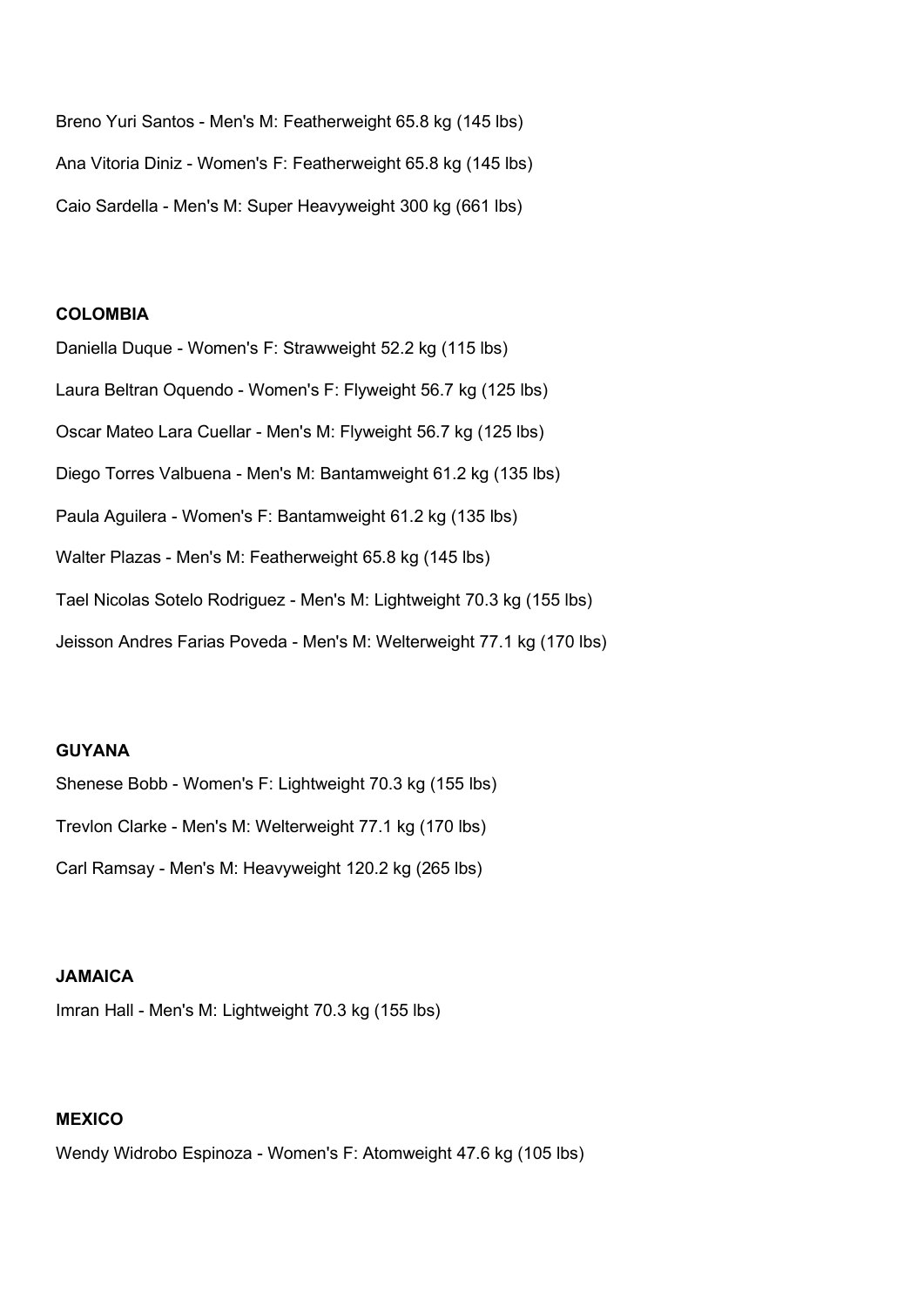Brenda Castro Colorado - Women's F: Atomweight 47.6 kg (105 lbs) Valeria Gomez - Women's F: Strawweight 52.2 kg (115 lbs) Diego Alexis Torres - Men's M: Strawweight 52.2 kg (115 lbs) Jafet Manzo - Men's M: Strawweight 52.2 kg (115 lbs) Isabel Sierra Martinez - Women's F: Flyweight 56.7 kg (125 lbs) Jaime Sierra - Men's M: Flyweight 56.7 kg (125 lbs) Angel Galindo Arroyo - Men's M: Flyweight 56.7 kg (125 lbs) Genaro Aguirre Medina - Men's M: Bantamweight 61.2 kg (135 lbs) Itzel Tamara Alfaro Martinez - Women's F: Bantamweight 61.2 kg (135 lbs) Vania Rodriguez Garcia - Women's F: Bantamweight 61.2 kg (135 lbs) Carlos Polito Guevara - Men's M: Bantamweight 61.2 kg (135 lbs) Perla Mendoza Gonzalez - Women's F: Featherweight 65.8 kg (145 lbs) Andrea Guzman - Women's F: Featherweight 65.8 kg (145 lbs) Said Cruz Reyes - Men's M: Featherweight 65.8 kg (145 lbs) Brian Gonzalez Arzola - Men's M: Featherweight 65.8 kg (145 lbs) Cristian Penaloza Galicia - Men's M: Lightweight 70.3 kg (155 lbs) Ivanna Benavides Garcia - Women's F: Lightweight 70.3 kg (155 lbs) Jorge Mendez Navarro - Men's M: Lightweight 70.3 kg (155 lbs) Samantha Teutle - Women's F: Lightweight 70.3 kg (155 lbs) Cruz Garcia - Men's M: Welterweight 77.1 kg (170 lbs) Jaime Herrera Rodriguez - Men's M: Welterweight 77.1 kg (170 lbs) Carlos Juarez Chavez - Men's M: Middleweight 83.9 kg (185 lbs) Fernando Hernandez Lucero - Men's M: Middleweight 83.9 kg (185 lbs) David Maldonado Montes - Men's M: Light Heavyweight 93 kg (205 lbs) Aaron Rios - Men's M: Light Heavyweight 93 kg (205 lbs) Marco Mendez Rodriguez - Men's M: Heavyweight 120.2 kg (265 lbs)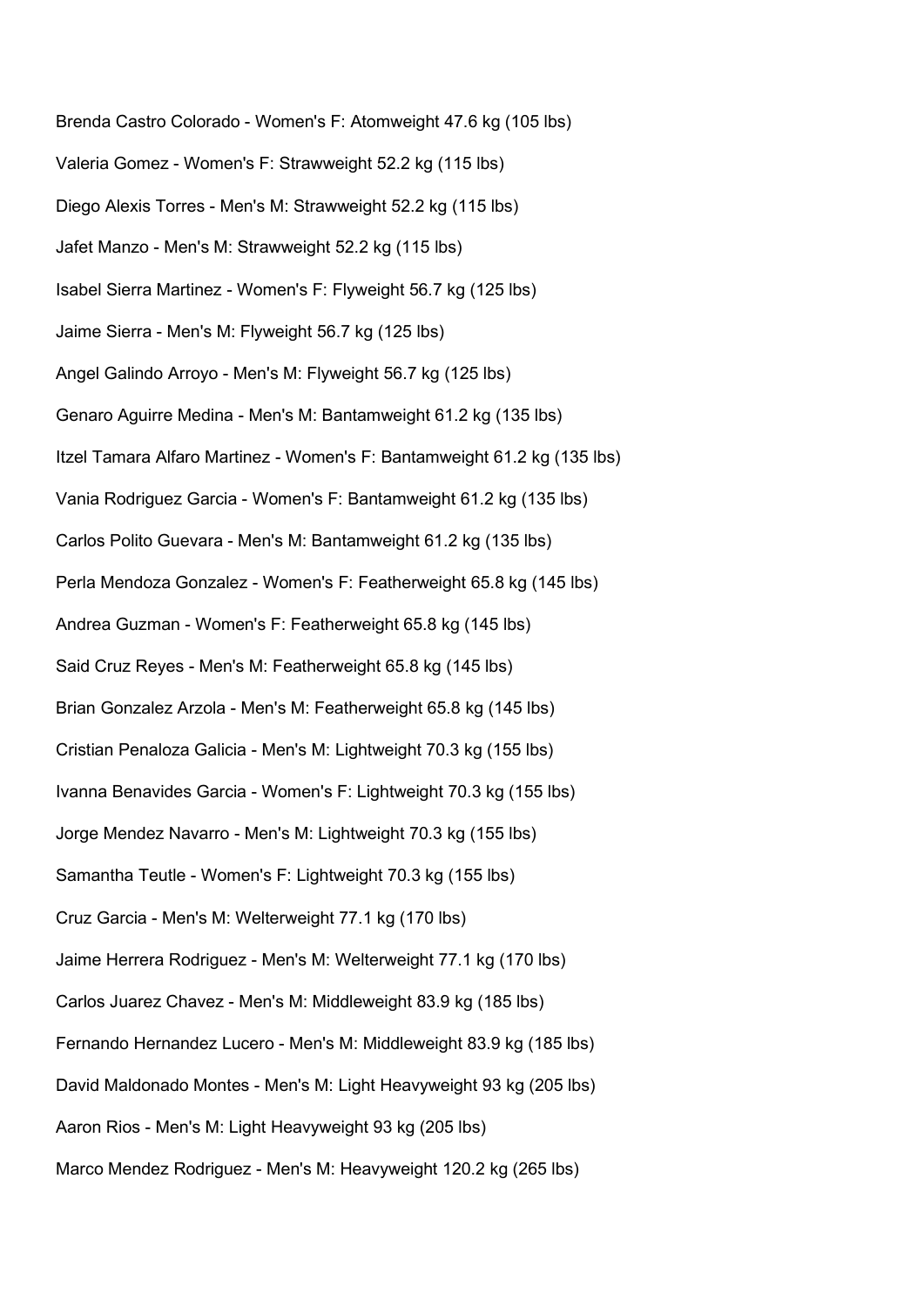Juan Morales Rodriguez - Men's M: Heavyweight 120.2 kg (265 lbs)

## PUERTO RICO

Ian Negron - Men's M: Strawweight 52.2 kg (115 lbs) Jese Negron - Men's M: Flyweight 56.7 kg (125 lbs) Joel Torres - Men's M: Flyweight 56.7 kg (125 lbs) Carlos Cruz - Men's M: Featherweight 65.8 kg (145 lbs) Anthony Ramirez - Men's M: Super Heavyweight 300 kg (661 lbs)

### TRINIDAD AND TOBAGO

Aidan Williams - Men's M: Flyweight 56.7 kg (125 lbs) Anthony Joseph - Men's M: Welterweight 77.1 kg (170 lbs) Mikhell Allen - Men's M: Middleweight 83.9 kg (185 lbs) Ronnie Chadband - Men's M: Light Heavyweight 93 kg (205 lbs) Jeremy Rodulfo - Men's M: Heavyweight 120.2 kg (265 lbs)

### UNITED STATES

- Adrian Ledezma Men's M: Strawweight 52.2 kg (115 lbs)
- Hope Holmes Women's F: Strawweight 52.2 kg (115 lbs)
- Carlos Nanez Men's M: Bantamweight 61.2 kg (135 lbs)
- David Camacho Men's M: Featherweight 65.8 kg (145 lbs)
- Jonathan Powell Men's M: Featherweight 65.8 kg (145 lbs)
- Shane Collins Men's M: Lightweight 70.3 kg (155 lbs)
- Lester Batres Jr Men's M: Welterweight 77.1 kg (170 lbs)
- Anthony Orozco Men's M: Middleweight 83.9 kg (185 lbs)